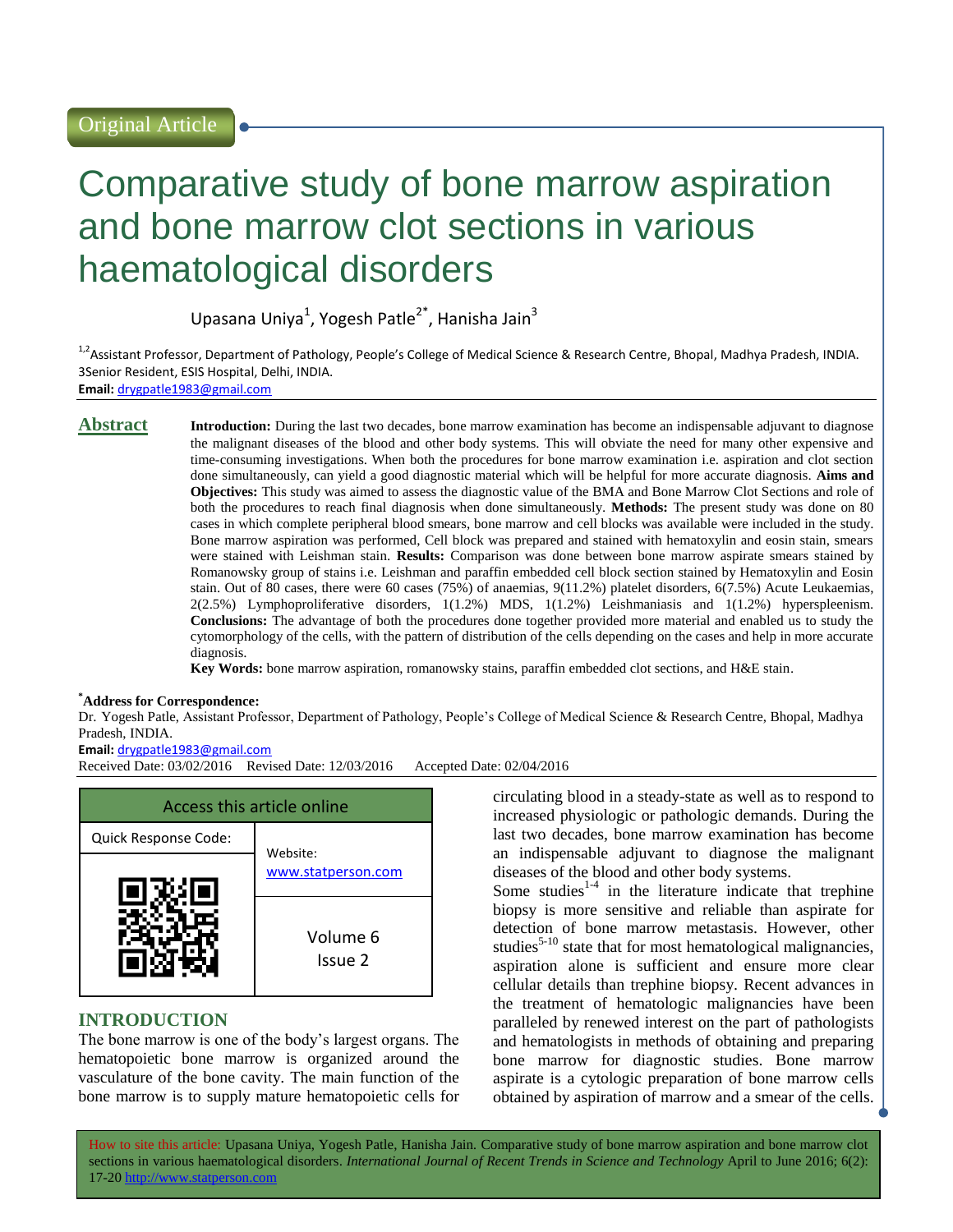Bone marrow aspirate smears are primarily used for the assessment of differential count, maturational status, morphologic details, myeloid-to-erythroid (M:E) ratio. Bone marrow aspirated cell blocks provide a better and more detailed estimate of bone marrow cellularity. They are particularly useful for patients with aplastic / hypoplastic marrow. Aspiration of the marrow has been utilized from cytologic assessment, with analysis directed toward morphology and obtainment of differential cell count. Bone marrow cellularity is expressed as the percentage of a section that is occupied by hemopoietic cell.<sup>11</sup> In H&E stained sections of bone marrow from cell block, the more mature stages of the erythroid and myeloid cells, adipocytes and megakaryocytes can be identified. However lymphoid cells as well as immature progenitor cells cannot be reliably identified. The use of H&E and Romanowsky group of stains in the bone marrow analysis are very important and allow for studies of marrow's overall cellularity, detection of focal lesions and extent of infiltration by various pathological entities. Bone marrow studies aid in the diagnosis, staging and monitoring of several diseases. These procedures are also valuable for follow up of patients undergoing chemotherapy, bone marrow transplantation and other forms of medical treatment.<sup>1,2</sup> Involvement of marrow by metastatic tumour, have an effect on clinical treatment and prognosis. Similarly involvement of the marrow by

granulomatous lesion especially tuberculous granulomas may be easily identified in bone marrow clot sections. Moreover in cases where malignancies are not clinically suspected, bone marrow aspirations and biopsies have been useful in detecting non-hematologic malignancies. This study was conducted to evaluate the complementary role of both the procedures done simultaneously and to see the advantages and disadvantages of these procedures.

#### **MATERIALS AND METHODS**

The present study included a consecutive marrow samples from 80 patients attending hematology OPD or ward of Hospital, Bhopal in which complete peripheral smears, bone marrow and cell blocks was available. The selection of cases was based on the clinical examination and peripheral blood smear of patients in which a hematological disorder was suspected.

**Inclusion criteria** were unexplained anemia, splenomegaly, hepatomegaly and lymphadenopathy, Pancytopenia, leucopenia and leucocytosis, unexplained thrombocytopenia and thrombocytosis, Leukaemia, Myeloproliferative disorders, Lymphoproiferative disorders, Plasma cell dyscrasias.

**Exclusion criteria** were the cases which were bleeding severely, like haemophilic patient and patient having platelet count less than 10,000.

### **OBSERVATIONS**

The present study was conducted for comparison between bone marrow aspirate smears stained by Leishman and paraffin embedded cell block section stained by Hematoxylin and Eosin stain. Total 80 cases were selected in which complete peripheral smears, bone marrow aspirate and cell blocks were available. The findings obtained are as follows:-

| Table 1: Distribution of various Hematological disorders |                    |            |  |  |  |  |
|----------------------------------------------------------|--------------------|------------|--|--|--|--|
| <b>Disorders</b>                                         | <b>No.of cases</b> | Percentage |  |  |  |  |
| Anaemias                                                 | 60                 | 75%        |  |  |  |  |
| Platelet disorders                                       | 09                 | 11.2%      |  |  |  |  |
| Acute leukemias                                          | 06                 | 7.5%       |  |  |  |  |
| Lymphoproliferative disorders                            | 02                 | 2.5%       |  |  |  |  |
| Myelodysplastic disorders                                | 01                 | 1.2%       |  |  |  |  |
| Leishmaniasis                                            | 01                 | 1.2%       |  |  |  |  |
| Hypersplenism                                            | 01                 | 1.2%       |  |  |  |  |
| <b>Total</b>                                             | 80                 | 100%       |  |  |  |  |

#### **Table 2:** Distribution of Hematological Disorders according to sex

| <b>Disorders</b>                | Total no. of cases | <b>Male</b> |      | <b>Female</b> |      |
|---------------------------------|--------------------|-------------|------|---------------|------|
|                                 |                    | No          | %    | <b>No</b>     | ℅    |
| Megaloblastic anaemia           | 46                 | 32          | 69.5 | 14            | 31.5 |
| Idiopathic Thrombocytic Purpura | 09                 | 06          | 66.6 | 03            | 33.3 |
| Acute Lymphocytic Leukemia      | 04                 | 02          | 50   | 02            | 50   |
| Acute Myeloid Leukemia          | 02                 | 02          | 100  | 00            | 0.0  |
| Lymphoproliferative Disorders   | 02                 | 01          | 50   | 01            | 50   |
| Myelodysplastic Syndrome        | በ1                 | 00          | 0.0  | 01            | 100  |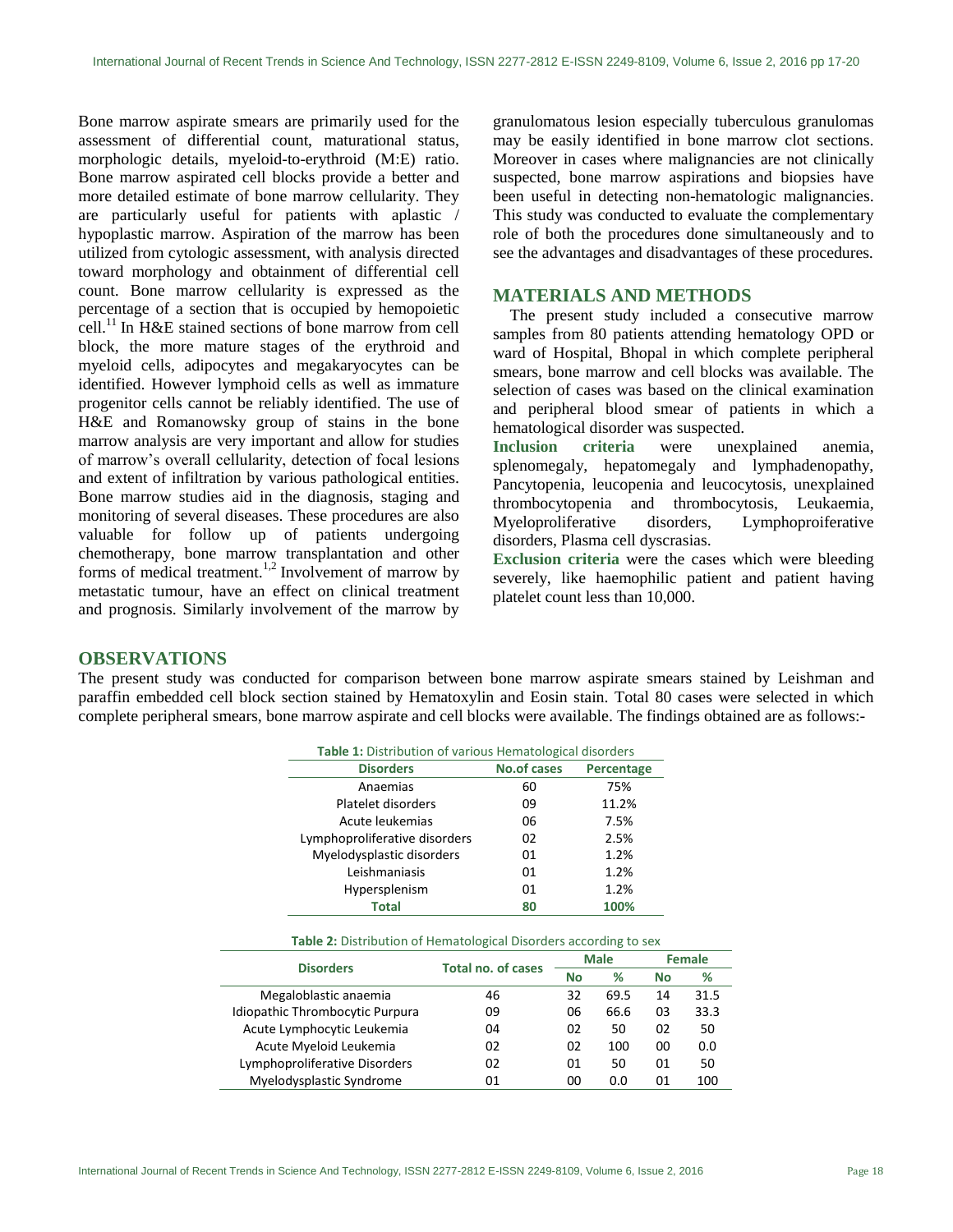#### Upasana Uniya, Yogesh Patle, Hanisha Jain

**Table 3:** Distribution of Heamatological Disorders according to age

| <b>Disorders</b> | $0 - 10$ | $11 - 20$ | $21 - 30$ | $31 - 40$ | 41-50 | 51-60 | Total |
|------------------|----------|-----------|-----------|-----------|-------|-------|-------|
| Megaloblastic    | 01       | 13        | 14        | 07        | 07    | 04    | 46    |
| AML              | 00       | 00        | 01        | 00        | 00    | 01    | 02    |
| <b>ALL</b>       | 02       | 00        | 00        | 01        | 00    | 01    | 04    |
| <b>LPD</b>       | 00       | 00        | 00        | 00        | 00    | 02    | 02    |
| <b>KDS</b>       | 00       | 01        | 00        | 00        | 00    | 00    | 01    |
| <b>ITP</b>       | 03       | 05        | 01        | 00        | 00    | 00    | 09    |
| <b>Total</b>     | 06       | 19        | 16        | 08        | 07    | 08    | 64    |

**Table 4:** Various Components Seen In H&E Stain Blocks And Romanowsky Stained Bone Marrow Aspirate Smears

|                            | <b>Hypercellular</b> |            | <b>Normocellular</b> |            | <b>Hypoplastic</b> |            |
|----------------------------|----------------------|------------|----------------------|------------|--------------------|------------|
| <b>Disorders</b>           | H&E                  | Romanowsky | H&E                  | Romanowsky | H&E                | Romanowsky |
|                            | <b>Stains</b>        | stains     | stains               | stains     | stains             | stains     |
| <b>Blasts</b>              |                      | 06         |                      | 74         |                    |            |
| Promyelocytes              | -                    | -          |                      | 80         |                    |            |
| Myelocytes                 | -                    | 25         |                      | 55         |                    |            |
| Metamyelocytes             | $\sim$               | 35         |                      | 45         |                    |            |
| Megakaryocytes             | 09                   | 04         | 71                   | 73         |                    | 03         |
| Eosinophilic<br>precursors | 78                   | 70         | 02                   | 10         |                    |            |

## **RESULTS**

By Romanowsky group of stains and Hematoxylin and Eosin stained cellblocks, diagnosis of various hematological disorders was made. Out of 80 cases studied there were 60 cases (75%) of anaemia, 9 (11.2%) platelet disorders, 6 (7.5%) Acute Leukaemias, 2 (2.5%) Lymph proliferative disorders, 1 (1.2%) MDS, 1(1.2%) Leishmaniasis and 1 of (1.2%) hyperspleenism. Maximum cases 40 were in age group of 11-50 years of age in megaloblastic anaemia. 32 (69.5%) cases in megaloblastic anaemia showing male preponderance.

The cellularities analyzed on bone marrow aspiration showed maximum 84.3% were hypercellular marrow. Cell blocks help in better appreciation of hypocellular / acellular marrow. Megakaryocytic and Eosinophilic precursors are better identifiable in H andE stained block.

#### **DISCUSSION**

The purpose of this work is to compare efficacy of bone marrow aspiration smears and to assess the role of paraffin embedded cell block of bone marrow aspirates in bone marrow examination. The cases diagnosed as megaloblastic anemia showed that male female ratio was 2:1 and the commonest age group was 21 to 30 years. This is in variance with studies of Kuperan and Rajashekhar Swamy <sup>6</sup> where the commonest age group was 31 – 40 years with male female ratio of 1.3:1.

Pizzuto J Ambriz  $\frac{7}{10}$  found in their study that between 40 – 45 years Male to female ratio was 1:2.3.In the current study all the patients of Idiopathic Thrombocytopenic Purpura were in age group of  $10 - 30$  years and Male to female ration of 2:1 showing male preponderance

Jaishree Sharma and Shobha Mohindroo<sup>8</sup> found that acute leukemia showed male preponderance 20 (55.5%) which is in consonance with the current study with male preponderance 04 (66.66%)

Sitalakshmi et al<sup>9</sup> found that acute leukaemias were diagnostic on aspiration alone; trephine biopsy provided additional useful information. In current study we found that acute leukaemias were diagnostic on aspiration alone, clot section should be used as an adjunction to bone marrow aspiration to increase the diagnostic yield. We found that 69.5% cases of megaloblastic anemia in the bone marrow were diagnosed by Bone marrow aspiration alone $12$ 

Rozman C *et al* <sup>10</sup> studied 329 patients, 208 (63.22%) cases were males and 121(36.78%) females. The mean age was 64.7 years. Bone marrow was infiltrated by 50% or more lymphocytes. In current study of one male patient aged 60 years peripheral smear showed absolute lymphocytosis. Bone marrow was infiltrated by 80% lymphocytes.

We felt that Bone marrow aspiration smears and paraffin embedded clot sections are still very useful tools in diagnosis of unsuspected non haematological malignancies, where patients present with different clinical features. We are in close agreement with the study by Ozkalemkas et al.<sup>13</sup> who studied 19 cases of unsuspected non hematologic malignancy in BMA and BMB and found it useful as a short cut in evaluation of such cases.

A prospective study was conducted by Manas Mahury, Tricot G and Kini *et al* <sup>12</sup> over 144 patients coming in the department of pathology, Kasturba Medical College, Mangalore. The aspirates were studied to assess the